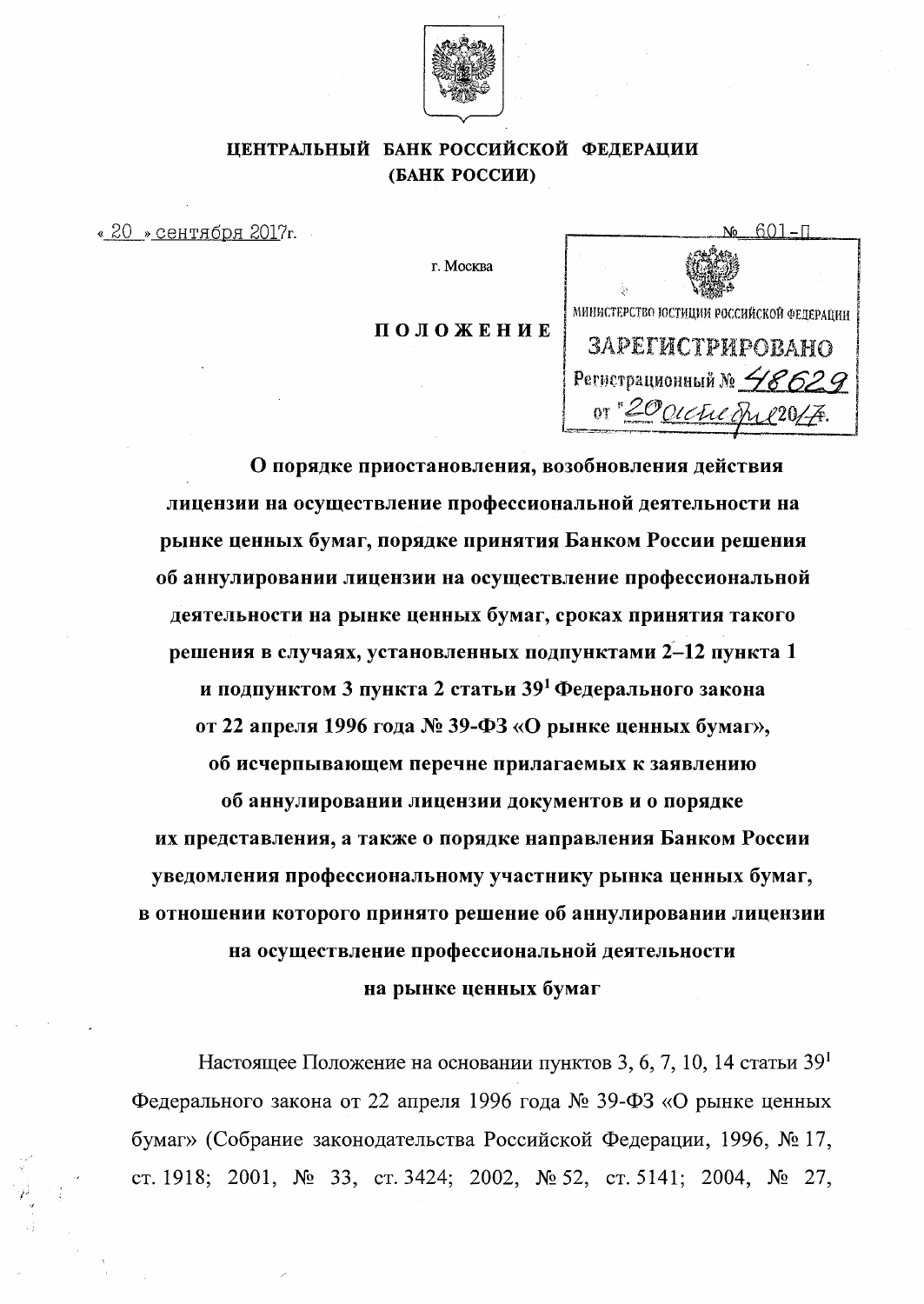ст. 2711; № 31, ст. 3225; 2005, № 11, ст. 900; № 25, ст. 2426; 2006, № 1, ct. 5;  $\mathcal{N}_2$  2, ct. 172;  $\mathcal{N}_2$  17, ct. 1780;  $\mathcal{N}_2$  31, ct. 3437;  $\mathcal{N}_2$  43, ct. 4412; 2007,  $N_2$  1, ct. 45;  $N_2$  18, ct. 2117;  $N_2$  22, ct. 2563;  $N_2$  41, ct. 4845;  $N_2$  50, ct. 6247; 2008, № 52, ст. 6221; 2009, № 1, ст. 28; № 18, ст. 2154; № 23, ст. 2770; № 29, ст. 3642; № 48, ст. 5731; № 52, ст. 6428; 2010, № 17, ст. 1988; № 31, CT. 4193; № 41, СТ. 5193; 2011, № 7, СТ. 905; № 23, СТ. 3262; № 29, СТ. 4291; № 48, ст. 6728; № 49, ст. 7040; № 50, ст. 7357; 2012, № 25, ст. 3269; № 31, CT. 4334;  $\mathcal{N}_2$  53, CT. 7607; 2013,  $\mathcal{N}_2$  26, CT. 3207;  $\mathcal{N}_2$  30, CT. 4043, CT. 4082, CT. 4084; No 51, CT. 6699; No 52, CT. 6985; 2014, No 30, CT. 4219; 2015, No 1, CT. 13;  $\mathcal{N}_2$  14, CT. 2022;  $\mathcal{N}_2$  27, CT. 4001;  $\mathcal{N}_2$  29, CT. 4348, CT. 4357; 2016,  $\mathcal{N}_2$  1, ct. 50, ct. 81;  $\mathcal{N}$  27, ct. 4225; 2017,  $\mathcal{N}$  25, ct. 3592;  $\mathcal{N}$  27, ct. 3925;  $\mathcal{N}$  30, ст. 4444) (далее – Федеральный закон «О рынке ценных бумаг») ycTaHaBJIHBaeT:

порядок приостановления и возобновления Банком России действия лицензии на осуществление профессиональной деятельности на рынке ценных бумаг (далее - лицензия);

порядок принятия Банком России решения об аннулировании лицензии;

сроки принятия Банком России решения об аннулировании лицензии в случаях, установленных подпунктами  $2-12$  пункта 1 и подпунктом 3 пункта 2 статьи  $39<sup>1</sup>$  Федерального закона «О рынке ценных 6yMar»;

исчерпывающий перечень документов, прилагаемых профессиональным участником рынка ценных бумаг (далее - лицензиат) к заявлению об аннулировании лицензии (далее - заявление), а также порядок их представления;

порядок направления Банком России уведомления лицензиату, в отношении которого принято решение об аннулировании лицензии.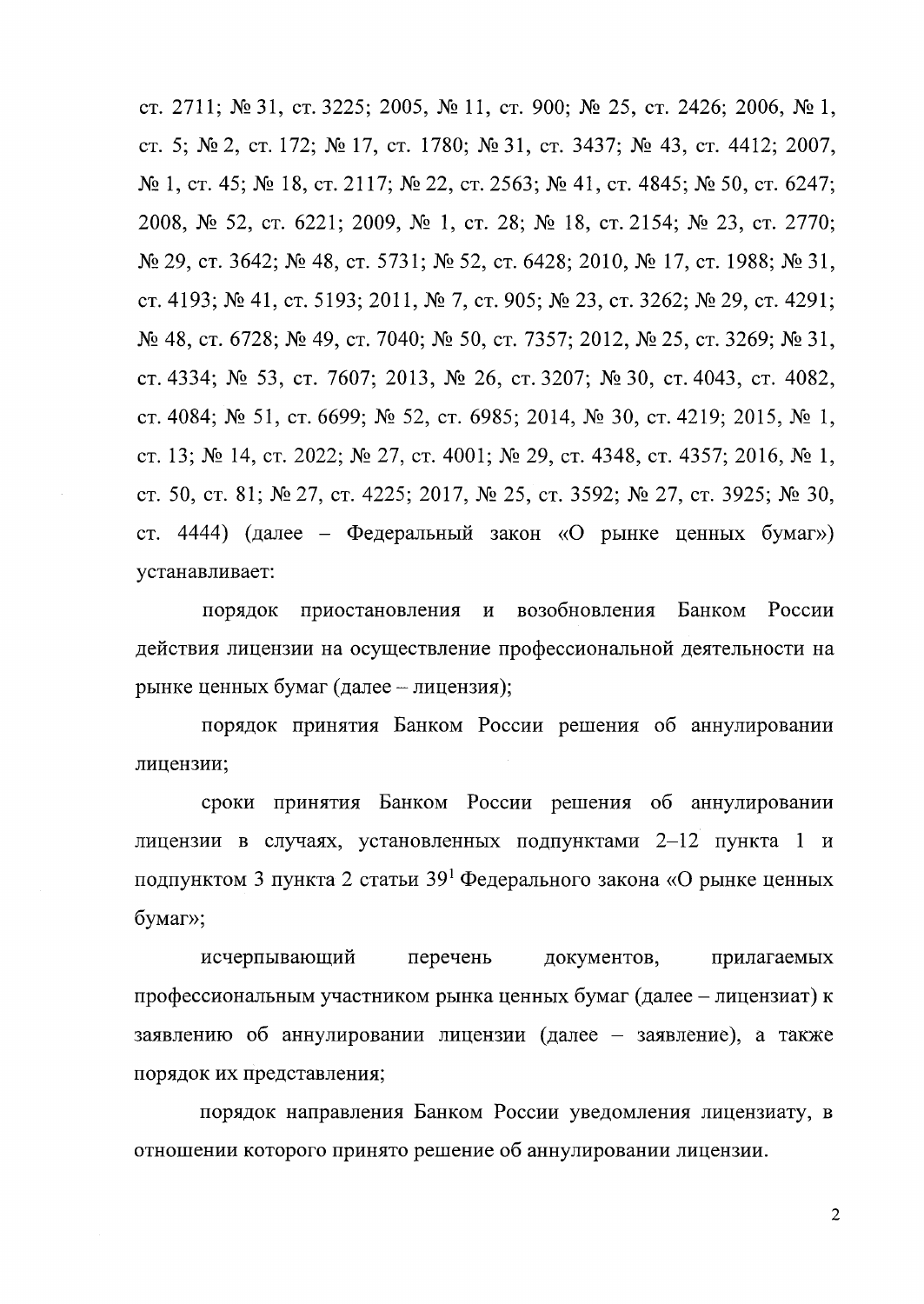# Глава 1. Порядок приостановления и возобновления действия лицензии

1.1. Действие лицензии приостанавливается по решению Банка России, принятому в соответствии с пунктом 1.2 настоящего Положения, в случаях, предусмотренных подпунктами 7-12 пункта 1 статьи 39 Федерального закона «О рынке ценных бумаг».

Действие лицензии приостанавливается на срок, не превышающий шести месяцев.

1.2. Решение о приостановлении действия лицензии принимается Комитетом финансового надзора Банка России и оформляется приказом Банка России о приостановлении действия лицензии, подписываемым Председателем Банка России (первым заместителем Председателя Банка России или заместителем Председателя Банка России, непосредственно координирующим и контролирующим работу Департамента рынка ценных бумаг и товарного рынка Банка России (далее - уполномоченное структурное подразделение Банка России) и содержащим основание принятия соответствующего решения.

Подготовка проекта приказа Банка России о приостановлении действия лицензии осуществляется уполномоченным структурным подразделением Банка России.

 $1.3.$ Лицензиату, в отношении которого принято решение о действия приостановлении лицензии, уполномоченным структурным подразделением Банка России не позднее рабочего дня, следующего за днем принятия указанного решения, направляется уведомление о принятом решении, содержащее указание на выявленные нарушения, которые явились основанием для принятия Банком России решения о приостановлении действия лицензии, в форме электронного документа, подписанного усиленной квалифицированной электронной подписью в соответствии с

 $\overline{3}$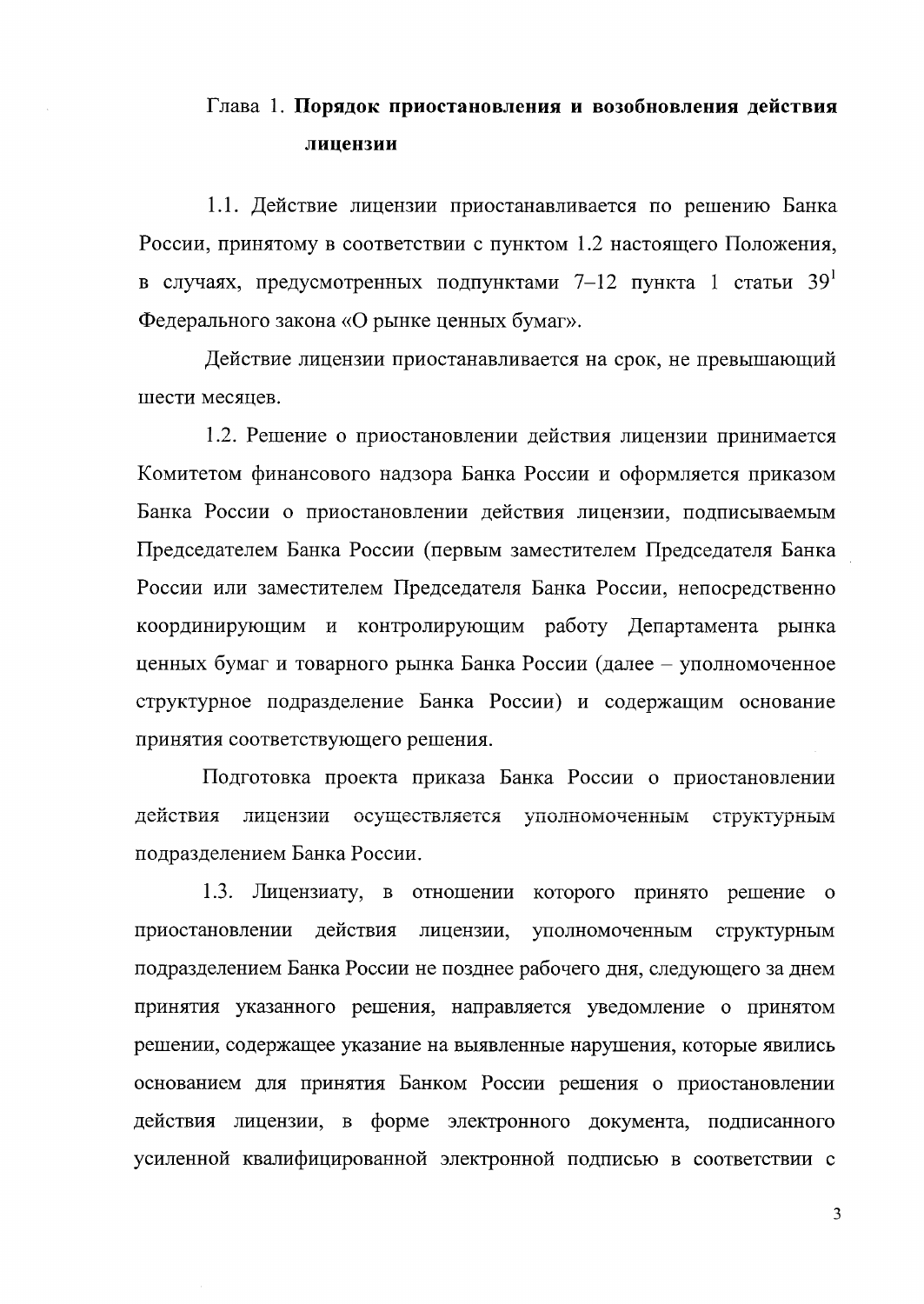требованиями Указания Банка России от 21 декабря 2015 года № 3906-У «О порядке взаимодействия Банка России с некредитными финансовыми организациями и другими участниками информационного обмена при использовании ими информационных ресурсов Банка России, в том числе личного кабинета, а также порядке и сроках направления другими участниками информационного обмена уведомления об использовании или уведомления  $\sigma$ отказе **OT** использования личного кабинета», зарегистрированного Министерством юстиции Российской Федерации 1 марта 2016 года № 41289 (далее – Указание Банка России № 3906-У).

 $1.4.$ В случае представления лицензиатом в Банк России документов, подтверждающих исполнение направленного ему в связи с приостановлением действия лицензии предписания Банка России, в установленный предписанием действие таким срок, лицензии возобновляется по решению Банка России о возобновлении действия лицензии, предусмотренному пунктом 1.5 настоящего Положения.

<sub>B</sub> случае если  $\Pi$ O результатам рассмотрения документов, представленных в соответствии с абзацем первым настоящего пункта, уполномоченным структурным подразделением Банка России выявлено, что указанные документы He подтверждают исполнение направленного лицензиату в связи с приостановлением действия лицензии предписания Банка России, решение о возобновлении действия лицензии Банком России не принимается, при этом уполномоченное структурное подразделение Банка России в течение 10 рабочих дней со дня получения указанных документов информирует лицензиата о причинах непринятия такого решения в порядке, предусмотренном пунктом 1.3 настоящего Положения для уведомления о принятии решения о приостановлении действия лицензии.

1.5. Решение о возобновлении действия лицензии принимается Комитетом финансового надзора Банка России в течение 15 рабочих дней со дня получения указанных в пункте 1.4 настоящего Положения документов и оформляется приказом Банка России о возобновлении

 $\overline{\mathbf{4}}$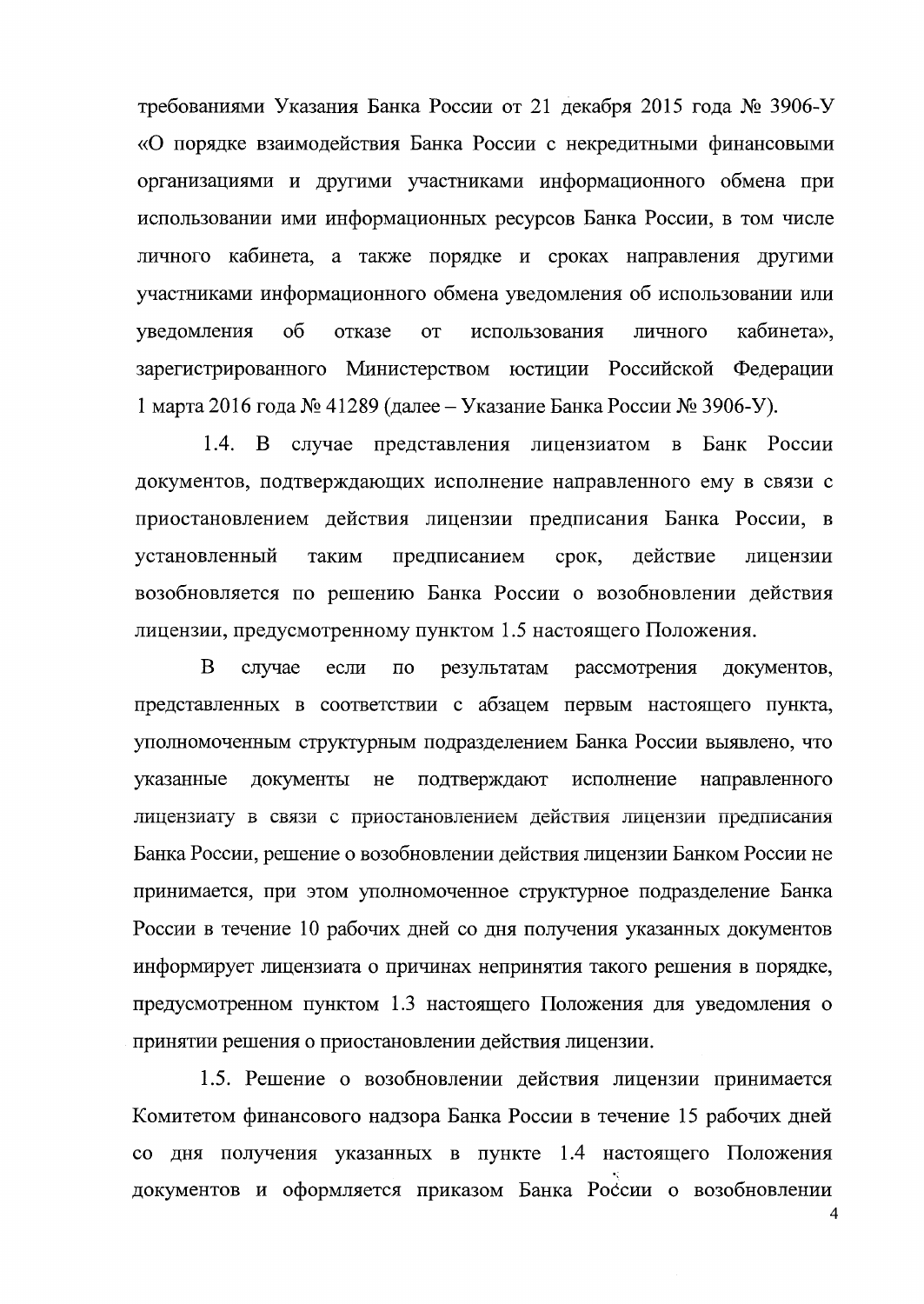действия лицензии, подписываемым Председателем Банка России (первым заместителем Председателя Банка России или заместителем Председателя Банка России, непосредственно координирующим и контролирующим работу уполномоченного структурного подразделения Банка России) и содержащим основание принятия соответствующего решения.

Подготовка проекта приказа Банка России о возобновлении действия лицензии осуществляется уполномоченным структурным подразделением Банка России.

1.6. Лицензиату, в отношении которого принято решение о действия лицензии, уполномоченным структурным возобновлении подразделением Банка России не позднее рабочего дня, следующего за днем принятия указанного решения, направляется уведомление о принятом решении в форме электронного документа, подписанного усиленной квалифицированной электронной подписью в соответствии с требованиями Указания Банка России № 3906-У.

Глава 2. Порядок принятия Банком России решения об аннулировании лицензии в случаях, предусмотренных пунктом 4 статьи 39, подпунктами 2-13 пункта 1 и пунктом 2 статьи 39<sup>1</sup> Федерального закона «О рынке ценных бумаг», сроки принятия Банком России решения об аннулировании лицензии в случаях, установленных подпунктами  $2-12$ пункта  $\mathbf{1}$  $\mathbf{M}$ подпунктом 3 пункта 2 статьи 39<sup>1</sup> Федерального закона «О рынке ценных бумаг», а также порядок направления Банком России уведомления лицензиату, в отношении которого принято указанное решение об аннулировании лицензии

 $2.1.$ B случае выявления Банком России оснований, предусмотренных пунктом 4 статьи 39 и подпунктами 2-13 пункта 1 и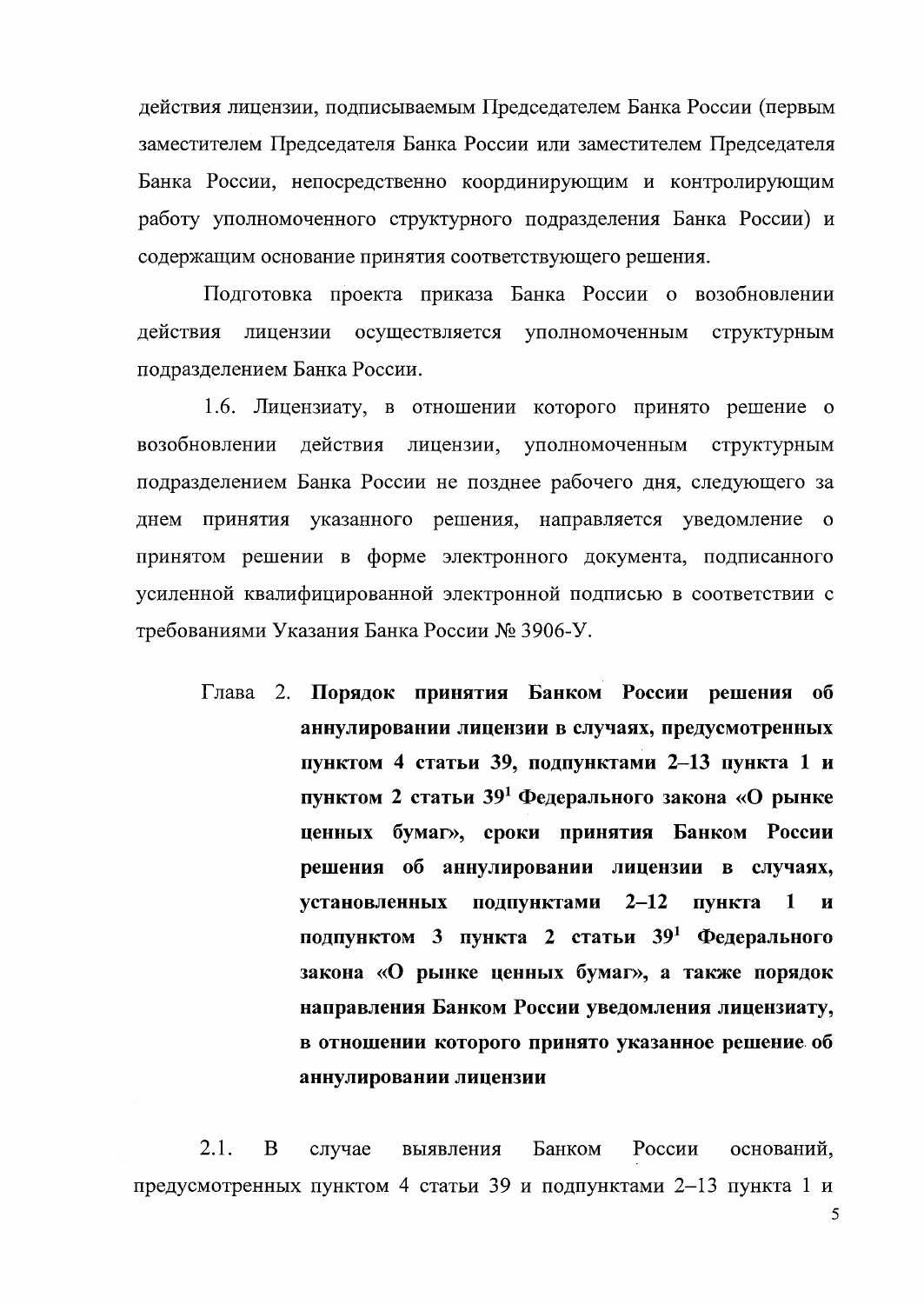пунктом 2 статьи 39<sup>1</sup> Федерального закона «О рынке ценных бумаг», решение об аннулировании лицензии принимается Банком России в соответствии с пунктами 2.2-2.7 настоящего Положения.

 $2.2.$ Решение об аннулировании лицензии  $\overline{B}$ случаях, предусмотренных подпунктами 2-13 пункта 1 и подпунктом 3 пункта 2 статьи 39<sup>1</sup> Федерального закона «О рынке ценных бумаг», принимается Комитетом финансового надзора Банка России.

Решение об аннулировании лицензии в случаях, предусмотренных пунктом 4 статьи 39 (в части аннулирования лицензии на осуществление банковских операций), подпунктом 1 пункта 2 статьи 39<sup>1</sup> Федерального закона «О рынке ценных бумаг», принимается Председателем Банка России (первым заместителем Председателя Банка России ИЛИ Председателя Банка России, заместителем непосредственно координирующим  $\mathbf{M}$ контролирующим работу уполномоченного структурного подразделения Банка России).

Решение об аннулировании лицензии в случае, предусмотренном пунктом 4 статьи 39 (в части отзыва лицензии на осуществление банковских операций) и подпунктом 2 пункта 2 статьи 39<sup>1</sup> Федерального закона «О рынке ценных бумаг», принимается Председателем Банка России или Комитетом банковского надзора Банка России.

В случаях, предусмотренных подпунктами 1 и 2 пункта 2 статьи 39<sup>1</sup> Федерального закона «О рынке ценных бумаг», решение об аннулировании лицензии принимается в сроки, установленные пунктом 3 статьи 39<sup>1</sup> Федерального закона «О рынке ценных бумаг».

2.3. В случаях, установленных подпунктами 2-12 пункта 1 и подпунктом 3 пункта 2 статьи  $39<sup>1</sup>$  Федерального закона «О рынке ценных бумаг», решение об аннулировании лицензии принимается Банком России превышающий срок,  $He$ одного  $\overline{B}$ года  $\mathbf c$ момента выявления соответствующего основания для аннулирования лицензии.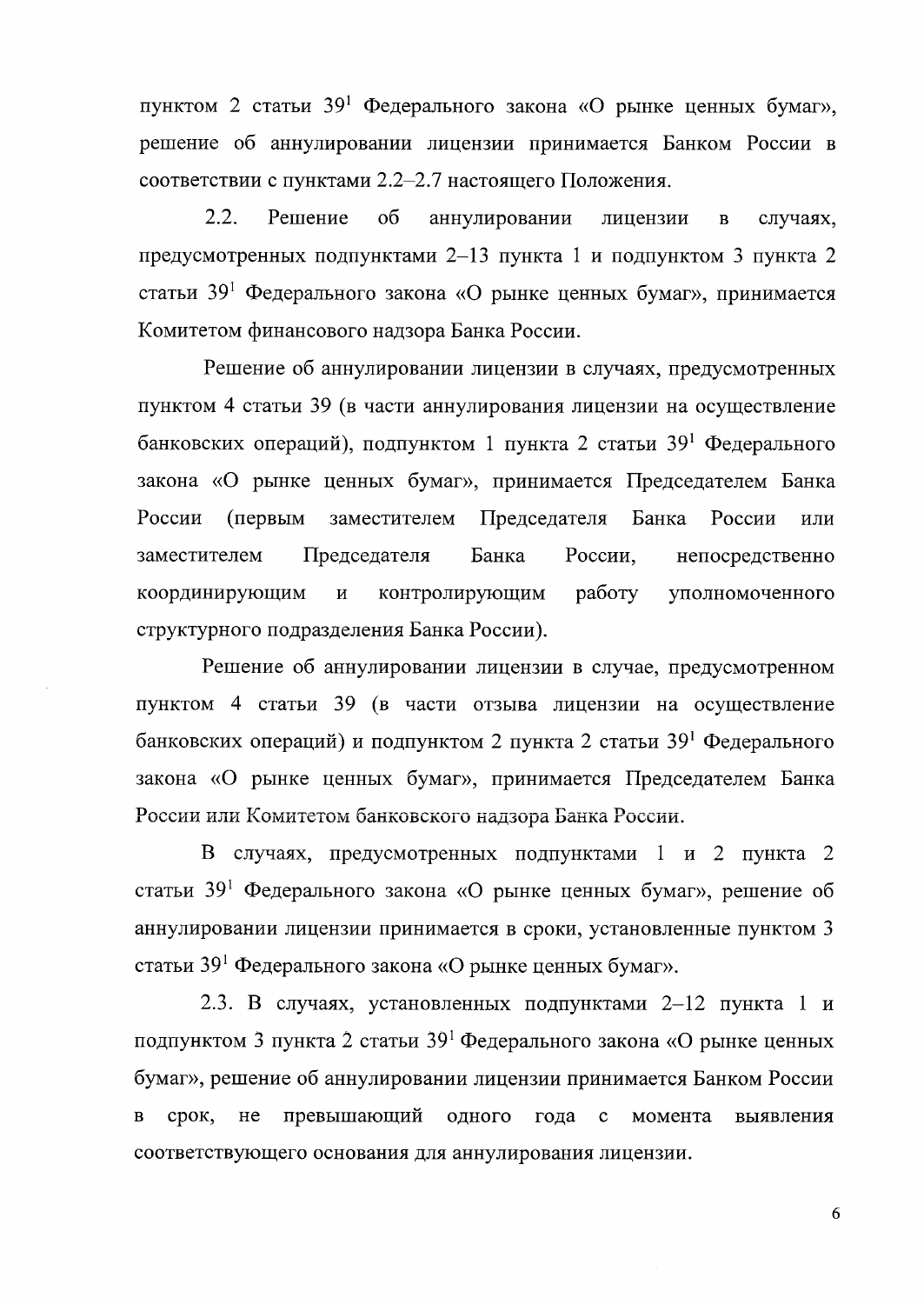$2.4.$ Решение об аннулировании лицензии случаях,  $\overline{B}$ предусмотренных пунктом 4 статьи 39, подпунктами 2-13 пункта 1 и пунктом 2 статьи 39<sup>1</sup> Федерального закона «О рынке ценных бумаг», в соответствии с пунктом 12 статьи 39<sup>1</sup> Федерального закона «О рынке ценных бумаг» вступает в силу со дня его принятия.

2.5. Решение об аннулировании лицензии оформляется приказом Банка России  $0<sup>6</sup>$ аннулировании лицензии, подписываемым Председателем Банка России (первым заместителем Председателя Банка России или заместителем Председателя Банка России, непосредственно работу координирующим  $\mathbf{M}$ контролирующим уполномоченного структурного подразделения Банка России, - в случаях, установленных пунктом 4 статьи 39 (в части аннулирования лицензии на осуществление банковских операций), подпунктами 2-13 пункта 1, подпунктами 1 и 3 пункта 2 статьи 39<sup>1</sup> Федерального закона «О рынке ценных бумаг»; председателем Комитета банковского надзора Банка России - в случае, установленном подпунктом 4 статьи 39 (в части отзыва лицензии на осуществление банковских операций) и подпунктом 2 пункта 2 статьи  $39<sup>1</sup>$ Федерального закона «О рынке ценных бумаг»).

В приказах Банка России об аннулировании лицензии в случаях, предусмотренных пунктом 4 статьи 39, подпунктами 2-13 пункта 1 и пунктом 2 статьи 39<sup>1</sup> Федерального закона «О рынке ценных бумаг», в соответствии с пунктом 3 статьи 39<sup>1</sup> Федерального закона «О рынке ценных бумаг» указывается основание принятия соответствующего решения.

Подготовка проекта приказа Банка России об аннулировании лицензии в случаях, предусмотренных пунктом 4 статьи 39 (в части аннулирования лицензии на осуществление банковских операций), подпунктами 2–13 пункта 1 и подпунктами 1 и 3 пункта 2 статьи  $39<sup>1</sup>$ Федерального закона «О рынке ценных бумаг», осуществляется уполномоченным структурным подразделением Банка России. Подготовка

 $\overline{7}$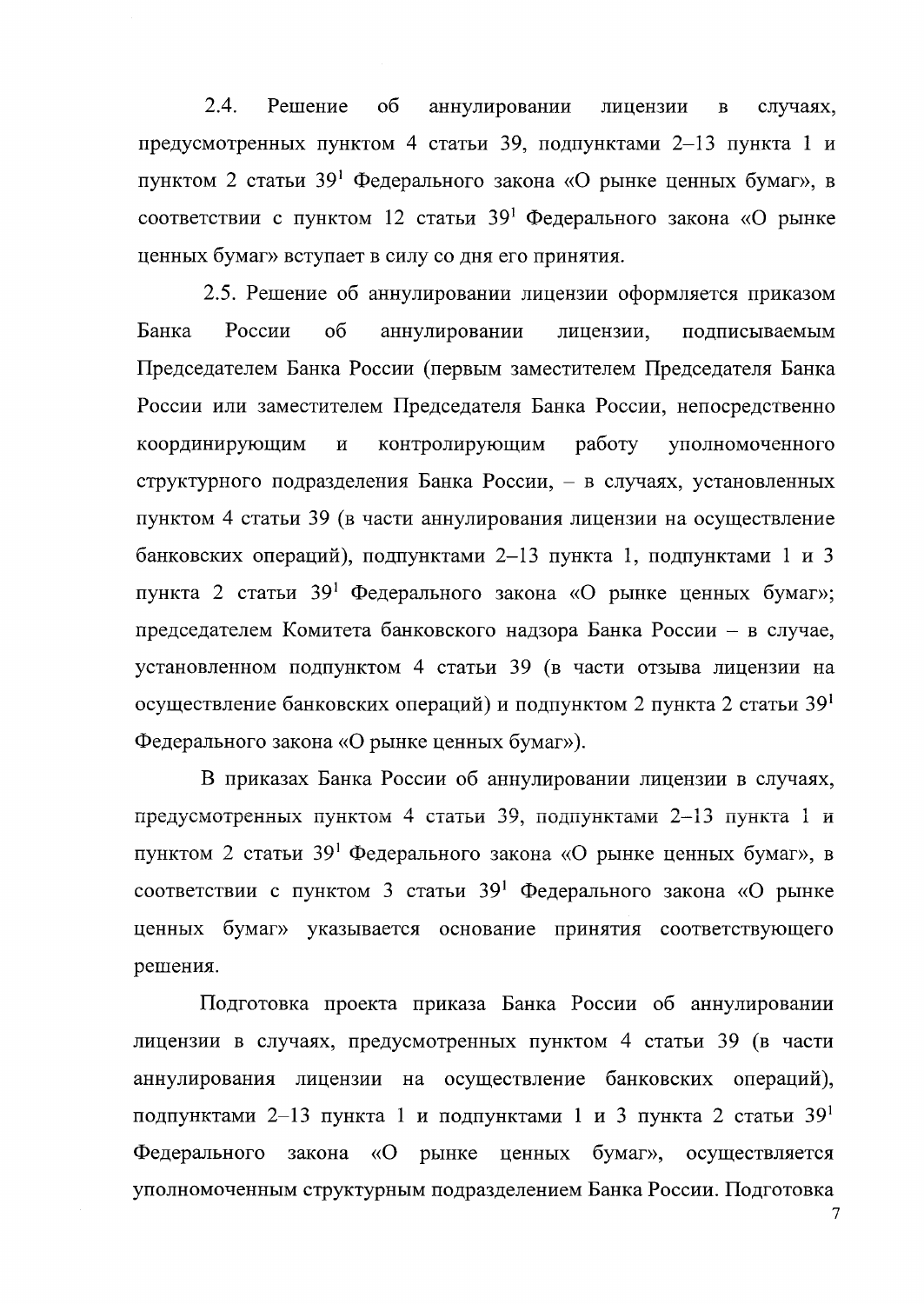проекта приказа Банка России об аннулировании лицензии в случае, установленном подпунктом 4 статьи 39 (в части отзыва лицензии на осуществление банковских операций) и подпунктом 2 пункта 2 статьи  $39<sup>1</sup>$ Фелерального закона  $\langle \langle \mathbf{O} \rangle$ рынке ценных бумаг». осуществляется Департаментом банковского надзора Банка России.

 $2.6.$ При наличии у лицензиата обязательств, связанных с осуществлением соответствующего вида профессиональной деятельности на рынке ценных бумаг, в соответствии с пунктом 1 статьи  $39^2$ Федерального закона  $\sqrt{O}$ рынке ценных бумаг» решением  $\sigma$ аннулировании лицензии устанавливается срок ДЛЯ прекращения обязательств. осуществлением лицензиатом связанных  $\ddot{\mathbf{C}}$ ИМ соответствующей профессиональной деятельности на рынке ценных бумаг (в том числе по возврату имущества клиентам), за исключением случаев, когда указанные обязательства подлежат прекращению в рамках процедур, предусмотренных параграфами 4 и  $4^1$  главы IX Федерального закона от 26 октября 2002 года № 127-ФЗ «О несостоятельности (банкротстве)» (Собрание законодательства Российской Федерации, 2002, № 43, ст. 4190; 2004, № 35, ст. 3607; 2005, № 1, ст. 18, ст. 46; № 44, ст. 4471; 2006, № 30, ст. 3292; № 52, ст. 5497; 2007, № 7, ст. 834; № 18, ст. 2117; № 30, ст. 3754; № 41, ст. 4845; № 49, ст. 6079; 2008, № 30, ст. 3616; № 49, ст. 5748; 2009, № 1, ст. 4, ст. 14; № 18, ст. 2153; № 29, ст. 3632; № 51, ст. 6160; № 52, ст. 6450; 2010, № 17, ст. 1988; № 31, ст. 4188, ст. 4196; 2011, № 1, ст. 41; № 7, ст. 905; № 19, ст. 2708; № 27, ст. 3880; № 29, ст. 4301; № 30, ст. 4576; № 48, ст. 6728; № 49, ст. 7015, ст. 7024, ст. 7040, ст. 7061, ст. 7068; № 50, ст. 7351, ст. 7357; 2012, № 31, ст. 4333; № 53, ст. 7607, ст. 7619; 2013, № 23, ст. 2871; № 26, ст. 3207; № 27, ст. 3477, ст. 3481; № 30, ст. 4084; № 51, ст. 6699; № 52, ст. 6975, ст. 6984; 2014, № 11, ст. 1095, ст. 1098; № 30, ст. 4217; № 49, ст. 6914; № 52, ст. 7543; 2015, № 1, ст. 10, ст. 11, ст. 29, ст. 35; № 27, ст. 3945, ст. 3958, ст. 3967, ст. 3977; № 29, ст. 4350, ст. 4355, ст. 4362; 2016, № 1,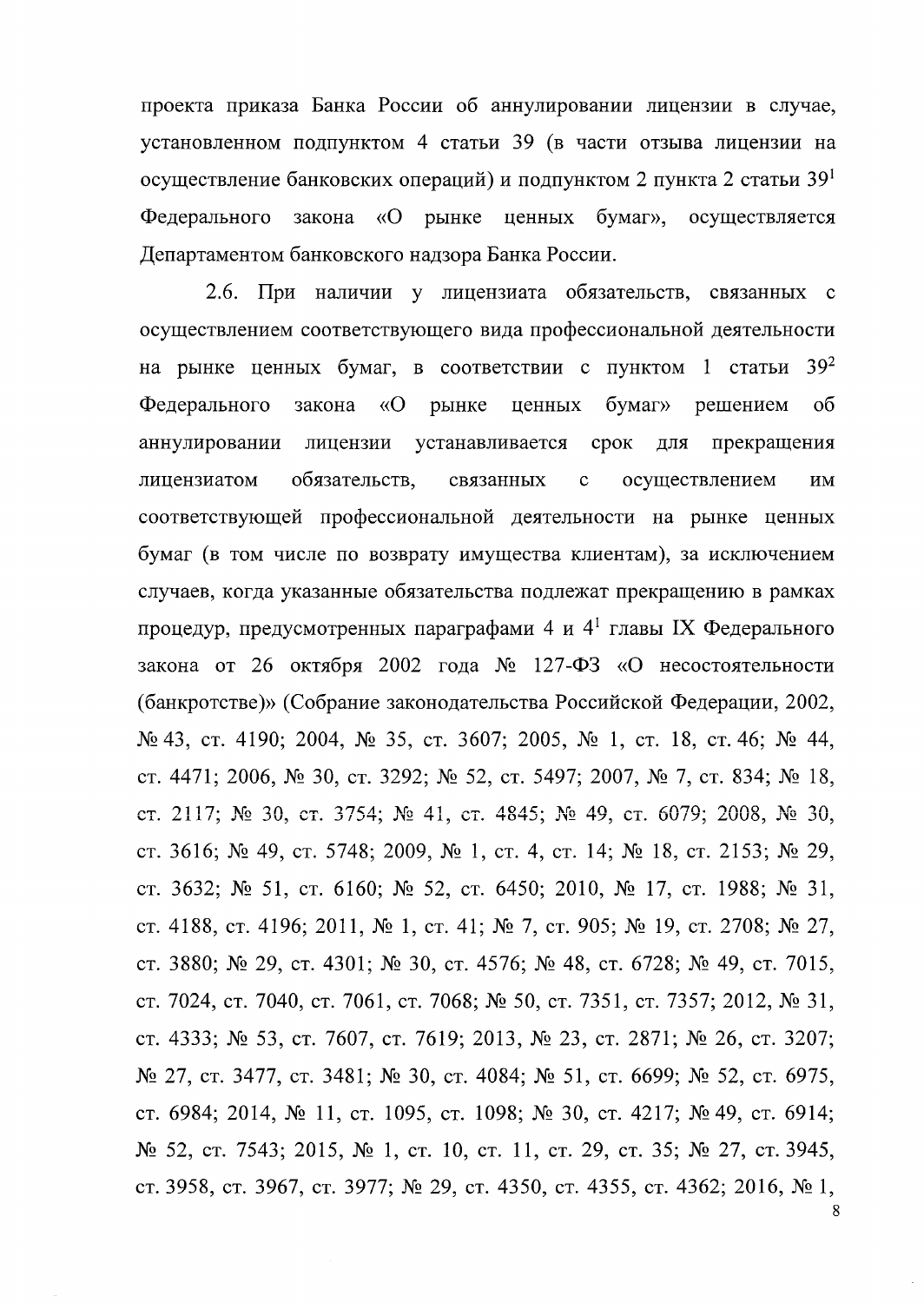ст. 11, ст. 27, ст. 29; № 23, ст. 3296; № 26, ст. 3891; № 27, ст. 4225, ст. 4237, ст. 4293, ст. 4305; 2017, № 1, ст. 29; № 18, ст. 2661; № 25, ст. 3596; № 31, ст. 4815).

Определение срока, указанного в абзаце первом настоящего пункта, осуществляется Банком России в соответствии с требованиями пункта 1 статьи 39<sup>2</sup> Федерального закона «О рынке ценных бумаг» исходя из количества клиентов лицензиата и объема обязательств лицензиата перед ними по соответствующему виду профессиональной деятельности на рынке ценных бумаг.

Внесение изменений в решение об аннулировании лицензии в части продления срока, установленного в соответствии с абзацем первым настоящего пункта, осуществляется в пределах срока, установленного пунктом 1 статьи 39<sup>2</sup> Федерального закона «О рынке ценных бумаг», в порядке, установленном абзацем первым пункта 2.2 и пунктом 2.5 настоящего Положения для принятия решения об аннулировании лицензии.

2.7. Лицензиату, в отношении которого принято решение об аннулировании лицензии в случаях, предусмотренных пунктом 4 статьи 39, подпунктами 2-13 пункта 1 и пунктом 2 статьи 39<sup>1</sup> Федерального закона  $\langle \langle \mathbf{O} \rangle$ рынке бумаг», структурным ценных подразделением Банка России, осуществлявшим в соответствии с пунктом 2.5 настоящего Положения подготовку проекта соответствующего приказа Банка России, в срок, установленный пунктом 10 статьи 39<sup>1</sup> Федерального закона «О рынке ценных бумаг», направляется уведомление о принятом содержащее указание на нарушения, которые решении, явились основанием для принятия Банком России решения об аннулировании лицензии, в форме электронного документа, подписанного усиленной квалифицированной электронной подписью  $\mathbf{B}$ соответствии  $\mathbf{C}$ требованиями Указания Банка России № 3906-У.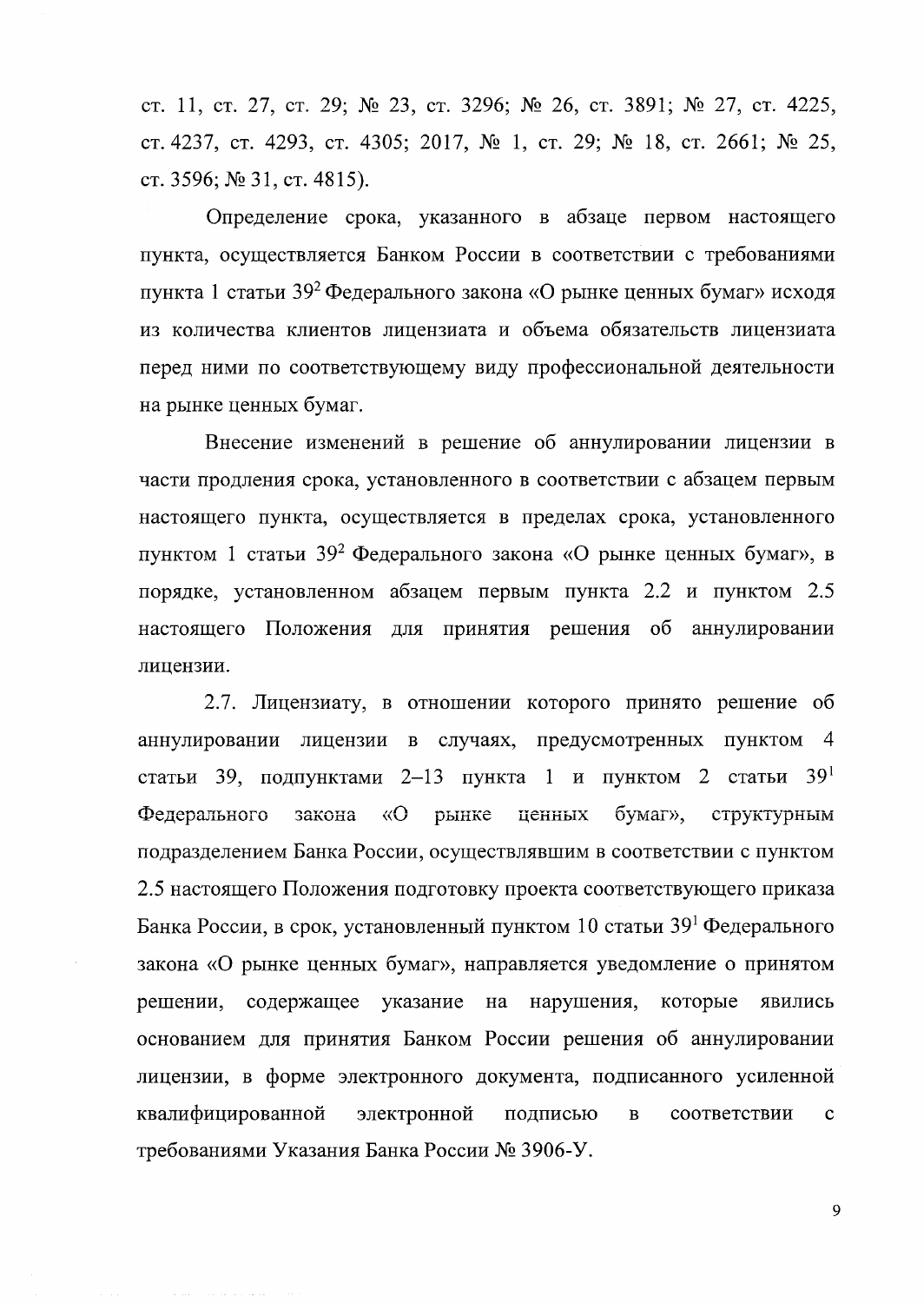Глава 3. Порядок принятия Банком России решения об аннулировании лицензии на основании заявления лицензиата, порядок направления Банком России уведомления лицензиату, в отношении которого принято указанное решение, исчерпывающий перечень документов, прилагаемых к заявлению лицензиата, а также порядок их представления

3.1. В случае принятия решения об отказе от осуществления одного из видов профессиональной деятельности на рынке ценных бумаг, указанных в статьях 3-5, 7, 8 Федерального закона «О рынке ценных  $6$  v  $\alpha$  r  $\alpha$ . лицензиат направляет  $\mathbf{B}$ уполномоченное структурное подразделение Банка России на бланке лицензиата (при наличии) заявление (приложение 1 к настоящему Положению) и прилагаемые к нему документы (копии документов), предусмотренные пунктами 3.3-3.7 настоящего Положения (далее – прилагаемые документы).

B случае принятия лицензиатом решения об отказе **OT** осуществления нескольких видов профессиональной деятельности на рынке ценных бумаг, указанных в статьях 3-5, 7, 8 Федерального закона «О рынке ценных бумаг», заявление и прилагаемые документы представляются отдельно на каждый вид профессиональной деятельности на рынке ценных бумаг, в отношении которого лицензиатом принято решение об отказе от его осуществления.

 $3.2.$ Заявление и прилагаемые документы представляются лицензиатом на бумажном носителе путем направления заказного почтового отправления или путем передачи в экспедицию Банка России и подписываются (заверяются) лицом, осуществляющим функции единоличного исполнительного органа лицензиата.

Днем получения заявления и прилагаемых документов является день регистрации заявления в Банке России.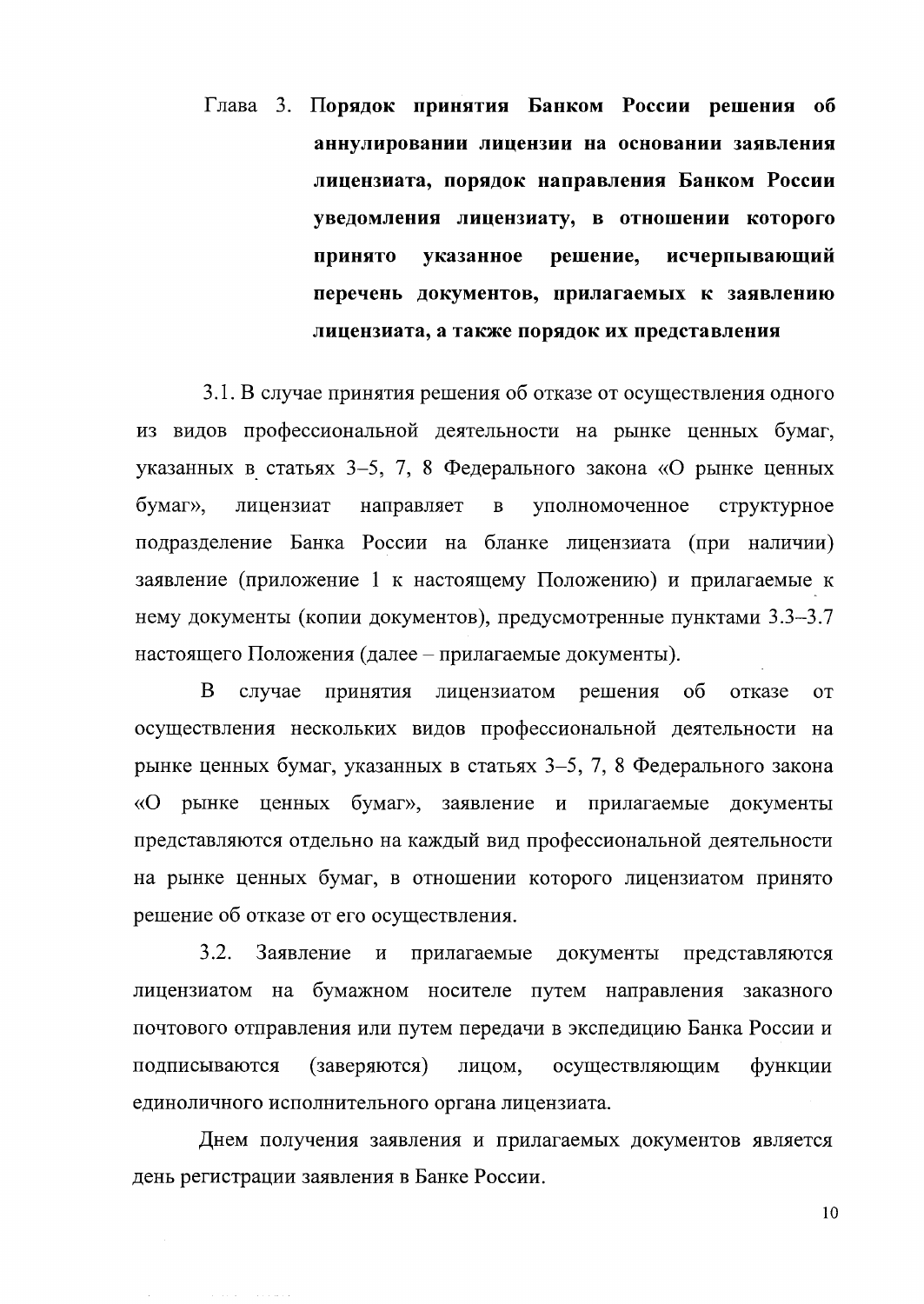Прилагаемые документы, состоящие более чем из одного листа, должны быть пронумерованы, прошиты и скреплены на оборотной стороне последнего листа заверительной надписью с указанием цифрами и прописью количества листов, подписанной лицом, осуществляющим функции единоличного исполнительного органа лицензиата, с указанием его должности, фамилии, имени, отчества (при наличии последнего) и даты заверения.

3.3. Лицензиат прилагает к заявлению следующие документы (копии документов):

копия решения уполномоченного органа лицензиата или копия собрания протокола (выписки **H3** протокола) (заседания) уполномоченного органа управления лицензиата  $\sigma$ отказе **OT** осуществления того вида профессиональной деятельности на рынке ценных бумаг, в отношении которого подано заявление (с приложением копий (выписки из) документов, подтверждающих полномочия на принятие такого решения);

лицензия, выданная лицензиату осуществление на профессиональной деятельности на рынке ценных бумаг того вида, в отношении которого подано заявление;

письменное заверение о том, что документы (копии документов), представленные в Банк России, содержат достоверные сведения, а также о том, что в отношении того вида профессиональной деятельности на рынке ценных бумаг, в отношении которого подано заявление лицензиата, отсутствует факт приостановления действия лицензии;

опись документов, направляемых в Банк России (приложение 2 к настоящему Положению).

3.4. Для аннулирования лицензии на осуществление брокерской деятельности и (или) деятельности по управлению ценными бумагами в  $3.3$ документам, указанным  $\, {\bf B}$ пункте настоящего дополнение к

11

Ñ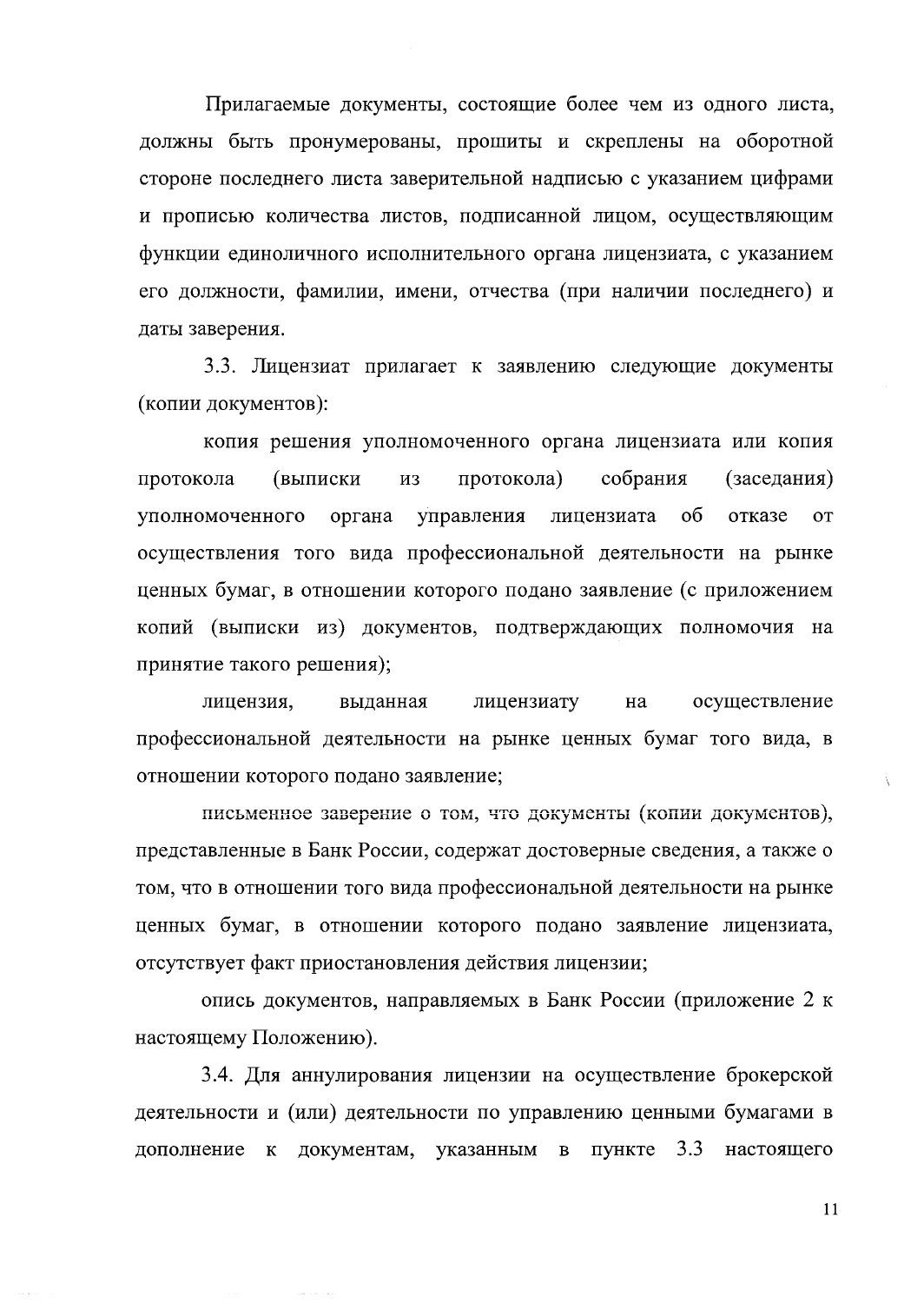Положения, лицензиат представляет следующие документы (копии документов):

содержатся документы, которых сведения клиентах,  $\bf{B}$  $\mathbf{o}$ находившихся на обслуживании на дату представления последней отчетности в Банк России в соответствии с Указанием Банка России от 15 января 2015 года  $N_2$  3533-У «О сроках и порядке составления и представления отчетности профессиональных участников рынка ценных бумаг в Центральный банк Российской Федерации», зарегистрированным Министерством юстиции Российской Федерации 16 февраля 2015 года № 36032, 9 октября 2015 года № 39270, 30 декабря 2015 года № 40372, 23 августа 2016 года № 43345, 11 июля 2017 года № 47366, или Указанием Банка России от 24 ноября 2016 года № 4212-У «О перечне, формах и порядке составления и представления форм отчетности кредитных Центральный банк Российской организаций  $\overline{B}$ Федерации», зарегистрированным Министерством юстиции Российской Федерации 14 декабря 2016 года № 44718, 29 марта 2017 года № 46155 (далее последняя отчетность в Банк России), с указанием клиентов, которым направлены уведомления о принятом лицензиатом решении об отказе от осуществления соответствующего вида профессиональной деятельности на рынке ценных бумаг, способа направления такого уведомления и в которых указаны: для клиента - физического лица - фамилия, имя, отчество (при наличии), для клиента - юридического лица - полное идентификационный наименование организации, номер налогоплательщика, a также контактная информация  $\overline{O}$ клиенте, договором осуществление предусмотренная на того вида профессиональной деятельности на рынке ценных бумаг, в отношении которого подано заявление (контактный телефон, адрес электронной почты или иная информация);

копии документов, подтверждающих расторжение с клиентами договоров на брокерское обслуживание или договоров доверительного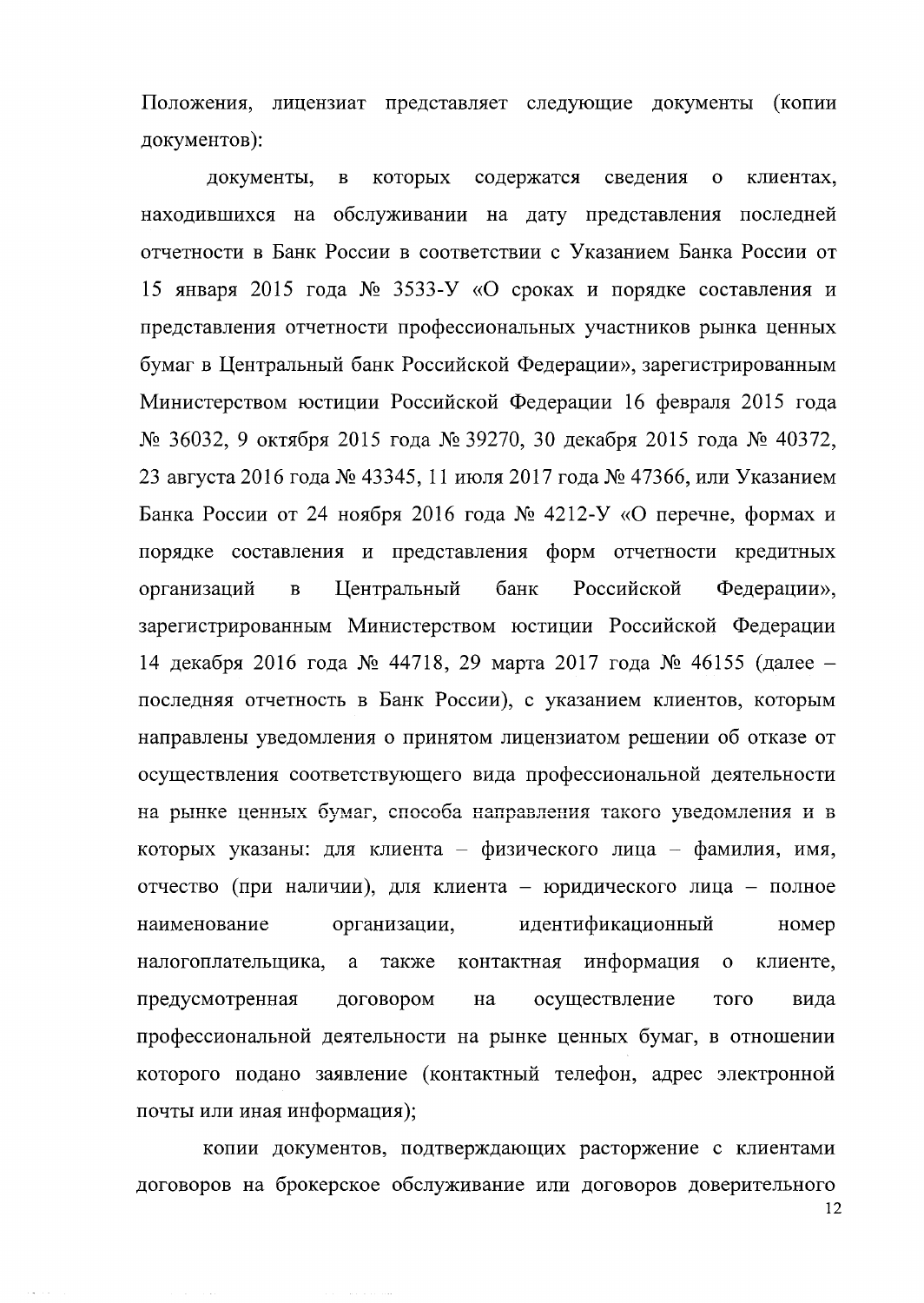управления, и (или) иных документов, составленных в период с даты представления последней отчетности в Банк России до даты подачи заявления и содержащих положения об отсутствии у клиентов претензий договорам осуществление вида профессиональной  $\overline{10}$ на того деятельности на рынке ценных бумаг, в отношении которого подано заявление;

документы, подтверждающие прекращение допуска к участию в организованных торгах, в случае, если лицензиат на дату представления последней отчетности в Банк России являлся участником организованных торгов, за исключением случаев, когда лицензиат является участником организованных торгов, допуск к участию в которых не требует наличия когда лицензиат осуществляет профессиональную лицензии,  $\overline{\mathbf{M}}$ деятельность на рынке ценных бумаг на основании других имеющихся у него лицензий;

документы, подтверждающие прекращение обязательств, имевшихся на дату представления последней отчетности в Банк России. по договорам, заключенным с клиринговой организацией (при наличии соответствующих договоров).

3.5. Для аннулирования лицензии на осуществление дилерской деятельности в дополнение к документам, указанным в пункте 3.3 Положения, настоящего лицензиат представляет документы, подтверждающие прекращение допуска к участию в организованных торгах, в случае, если лицензиат на дату представления последней отчетности в Банк России являлся участником организованных торгов, за исключением случаев, когда лицензиат является участником организованных торгов, допуск к участию в которых не требует наличия лицензии, и когда лицензиат осуществляет профессиональную деятельность на рынке ценных бумаг на основании других имеющихся у него лицензий.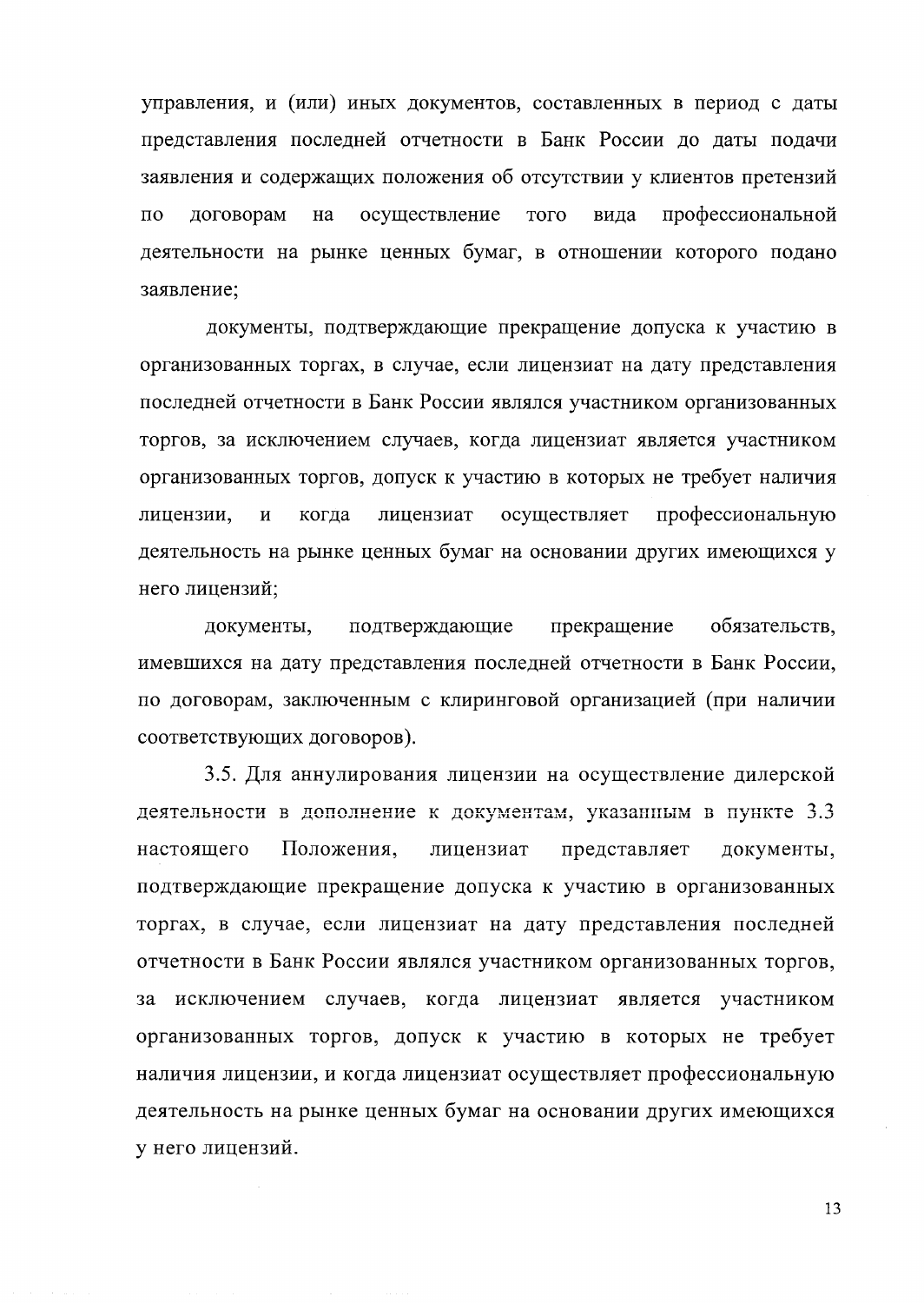3.6. Для аннулирования лицензии на осуществление депозитарной деятельности в дополнение к документам, указанным в пункте 3.3 настоящего Положения, лицензиат представляет следующие документы (копии документов):

документы, в которых содержатся сведения о депонентах, находившихся на обслуживании на дату представления последней отчетности в Банк России, с указанием депонентов, которым направлены уведомления  $\overline{O}$ принятом лицензиатом решении об отказе **OT** осуществления депозитарной деятельности, способа направления такого уведомления и в которых указаны: для депонента - физического лица фамилия, имя, отчество (при наличии), для депонента - юридического лица - полное наименование организации, идентификационный номер налогоплательщика, а также контактная информация о депоненте, предусмотренная депозитарным договором (контактный телефон, адрес электронной почты или иная информация);

копии документов, подтверждающих расторжение с депонентами депозитарных договоров, и (или) иных документов, составленных в период с даты представления последней отчетности в Банк России до даты подачи заявления и содержащих положения об отсутствии у депонентов претензий по депозитарным договорам;

документы, подтверждающие прекращение исполнения функций номинального держателя, в случае осуществления лицензиатом указанных функций в период с даты представления последней отчетности в Банк России до даты подачи заявления, а именно: закрытие счетов номинального держателя депозитариями (регистраторами), которые были открыты лицензиату, уведомление лицензиатом депонентов о закрытии счетов депо.

3.7. Для аннулирования лицензии на осуществление деятельности по ведению реестра владельцев ценных бумаг в дополнение к документам,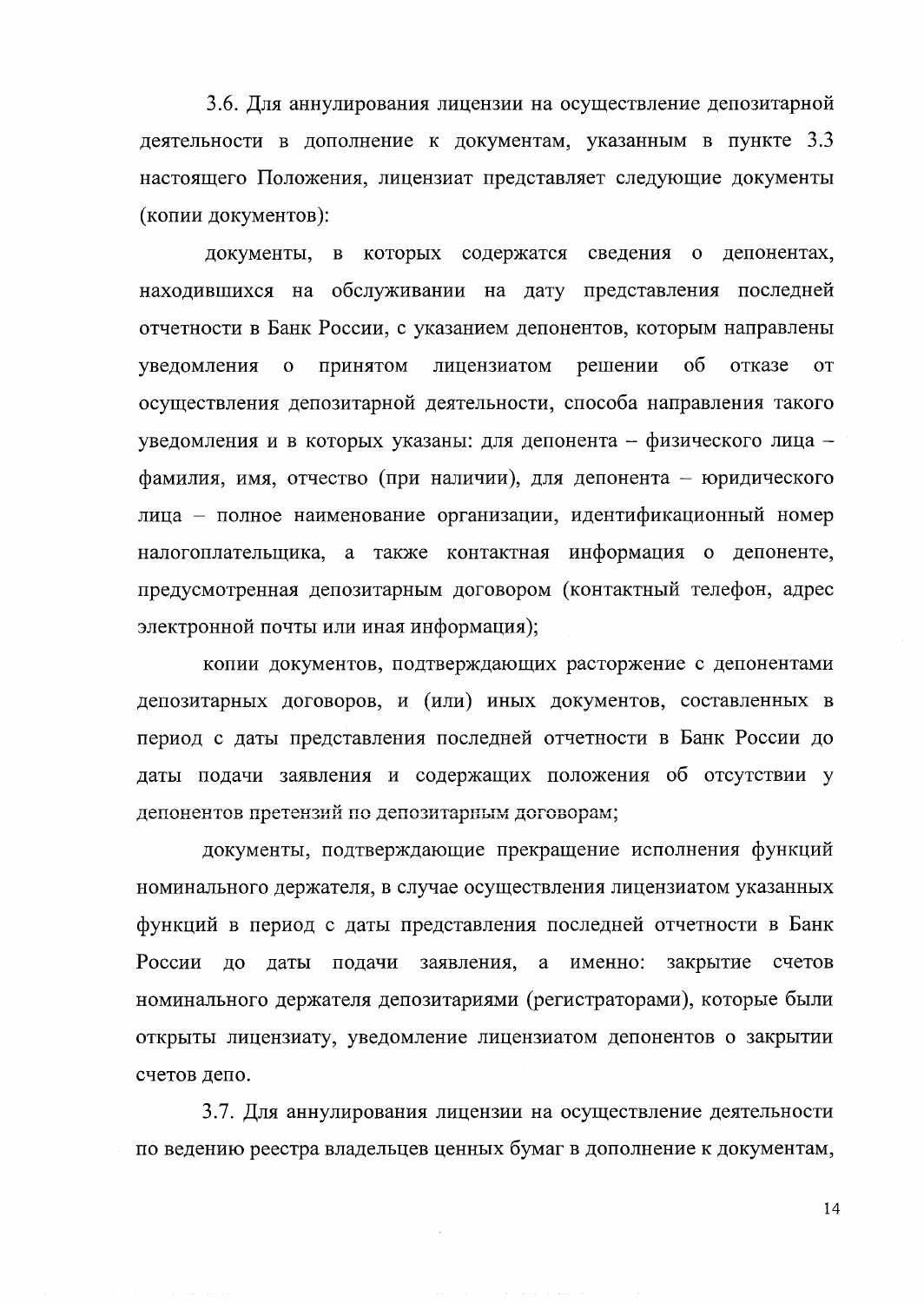указанным в пункте 3.3 настоящего Положения, лицензиат представляет следующие документы (копии документов):

подтверждающие передачу реестров документы, владельцев ценных бумаг и документов, связанных с ведением реестров владельцев ценных бумаг, ведение (хранение) которых осуществлялось лицензиатом в период с даты представления последней отчетности в Банк России до даты подачи заявления;

копии документов, подтверждающих расторжение договоров с эмитентами на ведение реестра владельцев ценных бумаг, имевшихся на лату представления последней отчетности в Банк России:

список эмитентов (лиц, обязанных по ценным бумагам), ведение (хранение) реестров владельцев ценных бумаг которых осуществлялось лицензиатом на дату представления последней отчетности в Банк России.

3.8. В случае отсутствия на дату представления лицензиатом последней отчетности в Банк России действующих договоров  $\mathbf{c}$ клиентами, контрагентами, заключенных лицензиатом при осуществлении того вида профессиональной деятельности на рынке ценных бумаг, в отношении которого им принято решение об отказе от осуществления, и отсутствия соответствующих обязательств лицензиат не представляет в Банк России документы (копии документов), предусмотренные пунктами 3.4-3.7 настоящего Положения.

3.9. Уполномоченное структурное подразделение Банка России после получения заявления и прилагаемых документов осуществляет проверку их соответствия требованиям к оформлению, установленным пунктом 3.2 настоящего Положения, и требованиям к комплектности, установленным пунктами 3.3-3.7 настоящего Положения, а также проверку их достоверности.

3.10. В случаях нарушения лицензиатом требований к оформлению документов, установленных пунктом 3.2 настоящего Положения, и (или)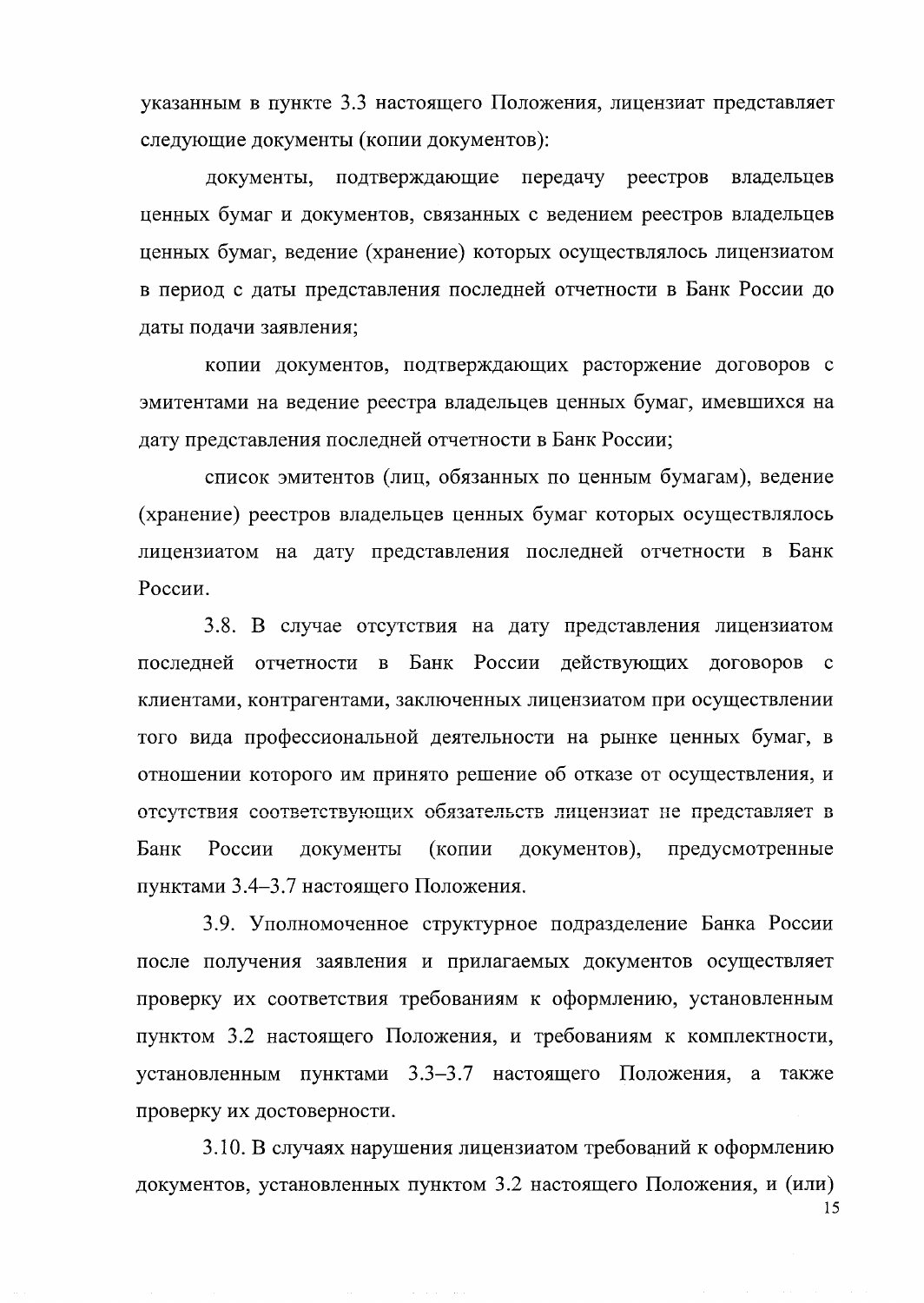непредставления **BCCX** или части документов. предусмотренных пунктами 3.3-3.7 настоящего Положения, уполномоченное структурное подразделение Банка России в соответствии с пунктом 7 статьи 39<sup>1</sup> Федерального закона «О рынке ценных бумаг» возвращает указанные документы лицензиату с приложением описи документов и перечня документов  $(MJ)$ документов, оформленных недостающих  $\mathbf{M}$  $\mathbf{c}$ нарушением требований пункта 3.2 настоящего Положения, с указанием на такие нарушения по каждому документу.

В случае выявления в заявлении и (или) прилагаемых документах, представленных в Банк России, недостоверных сведений указанные документы считаются неполученными.

3.11. Решение об аннулировании лицензии на основании заявления принимается Председателем Банка России (первым лицензиата заместителем Председателя Банка России или заместителем Председателя Банка России, непосредственно координирующим и контролирующим работу уполномоченного структурного подразделения Банка России) и оформляется приказом Банка России.

В приказе Банка России об аннулировании лицензии на основании  $39<sup>1</sup>$ 3 заявления лицензиата в соответствии  $\mathbf{c}$ пунктом статьи Федерального закона «О рынке ценных бумаг» указывается основание принятия соответствующего решения.

Подготовка проекта приказа Банка России об аннулировании заявления лицензии основании лицензиата осуществляется на уполномоченным структурным подразделением Банка России.

3.12. Решение об аннулировании лицензии на основании заявления лицензиата в соответствии с пунктом 12 статьи 39<sup>1</sup> Федерального закона «О рынке ценных бумаг» вступает в силу со дня его принятия.

3.13. Решение об аннулировании лицензии на основании заявления лицензиата в соответствии с пунктами 4 и 8 статьи 39<sup>1</sup> Федерального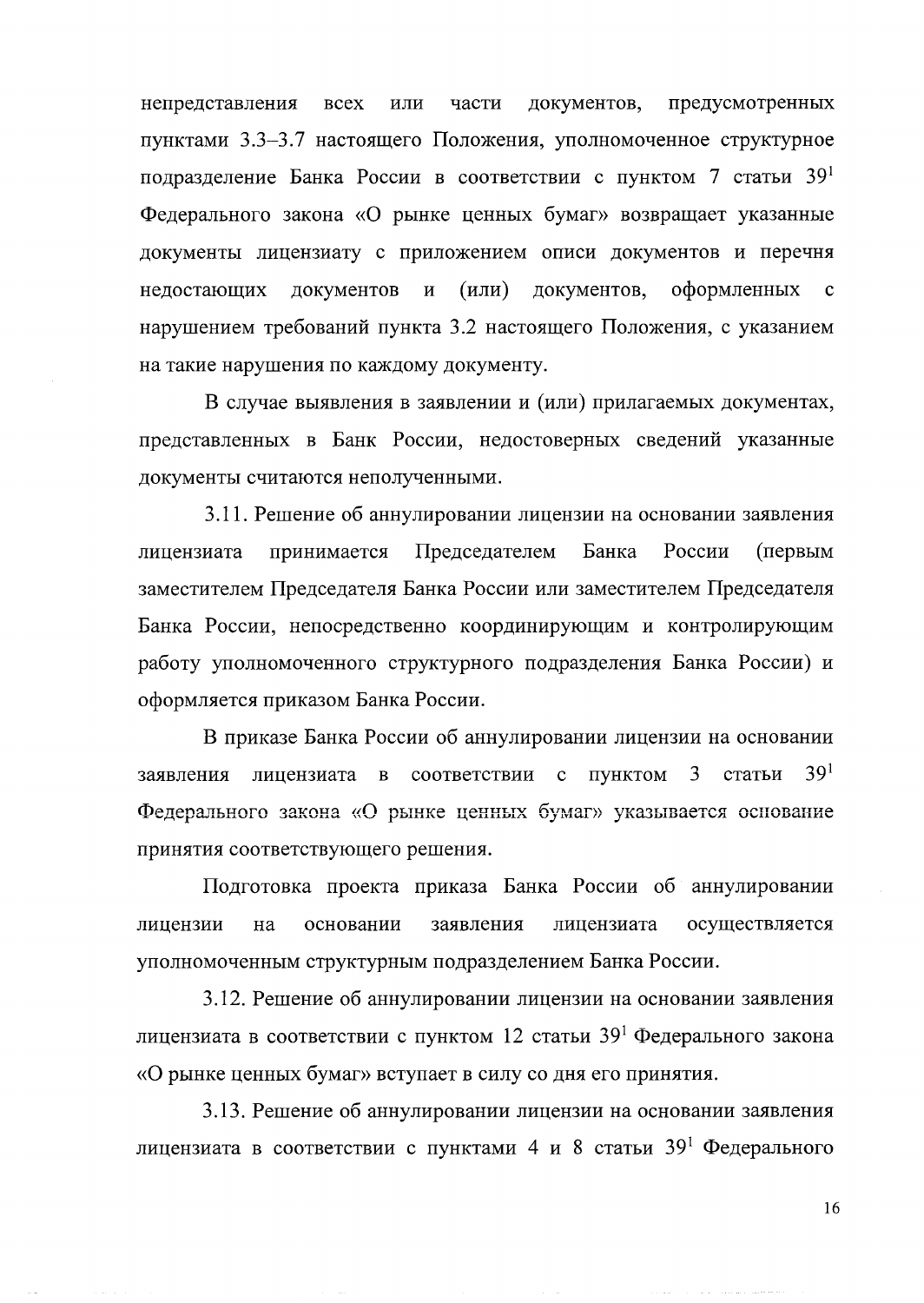закона «О рынке ценных бумаг» не принимается Банком России в следующих случаях:

наличие у лицензиата обязательств, возникших по договорам, заключенным при осуществлении профессиональной деятельности на рынке ценных бумаг того вида, в отношении которого подано заявление;

проведение Банком России проверки деятельности лицензиата.

3.14. Лицензиату, в отношении которого принято решение об аннулировании лицензии на основании заявления лицензиата, уполномоченным структурным подразделением Банка России в срок, установленный пунктом 10 статьи 39<sup>1</sup> Федерального закона «О рынке ценных бумаг», направляется уведомление о принятом решении, содержащее указание на основание для принятия Банком России решения об аннулировании лицензии,  $\, {\bf B}$  $\phi$ opme электронного документа, подписанного усиленной квалифицированной электронной подписью в соответствии с требованиями Указания Банка России № 3906-У.

## Глава 4. Заключительные положения

4.1. Настоящее Положение вступает в силу по истечении 10 дней после дня его официального опубликования.

4.2. Со дня вступления в силу настоящего Положения признать утратившим силу Положение Банка России от 18 января 2016 года № 529-П «О порядке приостановления, возобновления действия лицензии на осуществление профессиональной деятельности на рынке ценных бумаг, о порядке принятия Банком России решения об аннулировании лицензии на осуществление профессиональной деятельности на рынке ценных бумаг, об установлении сроков принятия такого решения  $\, {\bf B}$ случаях, установленных подпунктами 2-12 пункта 1 и подпунктом 3 пункта 2 статьи 39<sup>1</sup> Федерального закона от 22 апреля 1996 года № 39-ФЗ «О рынке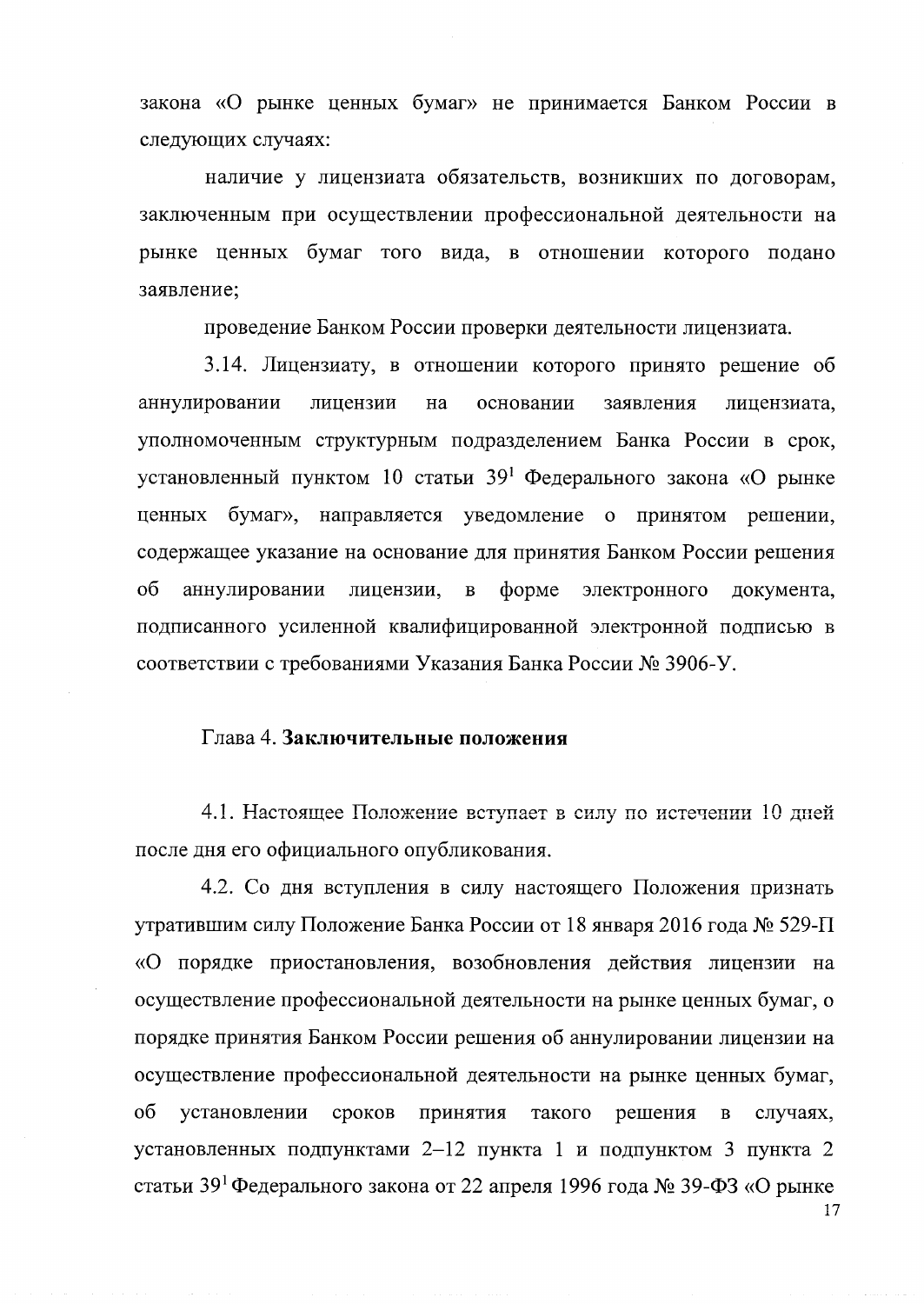ценных бумаг», а также об установлении исчерпывающего перечня прилагаемых к заявлению об аннулировании лицензии документов», зарегистрированное Министерством юстиции Российской Федерации 26 февраля 2016 года № 41225.

Председатель Центрального банка Российской Федерации

Э.С. Набиуллина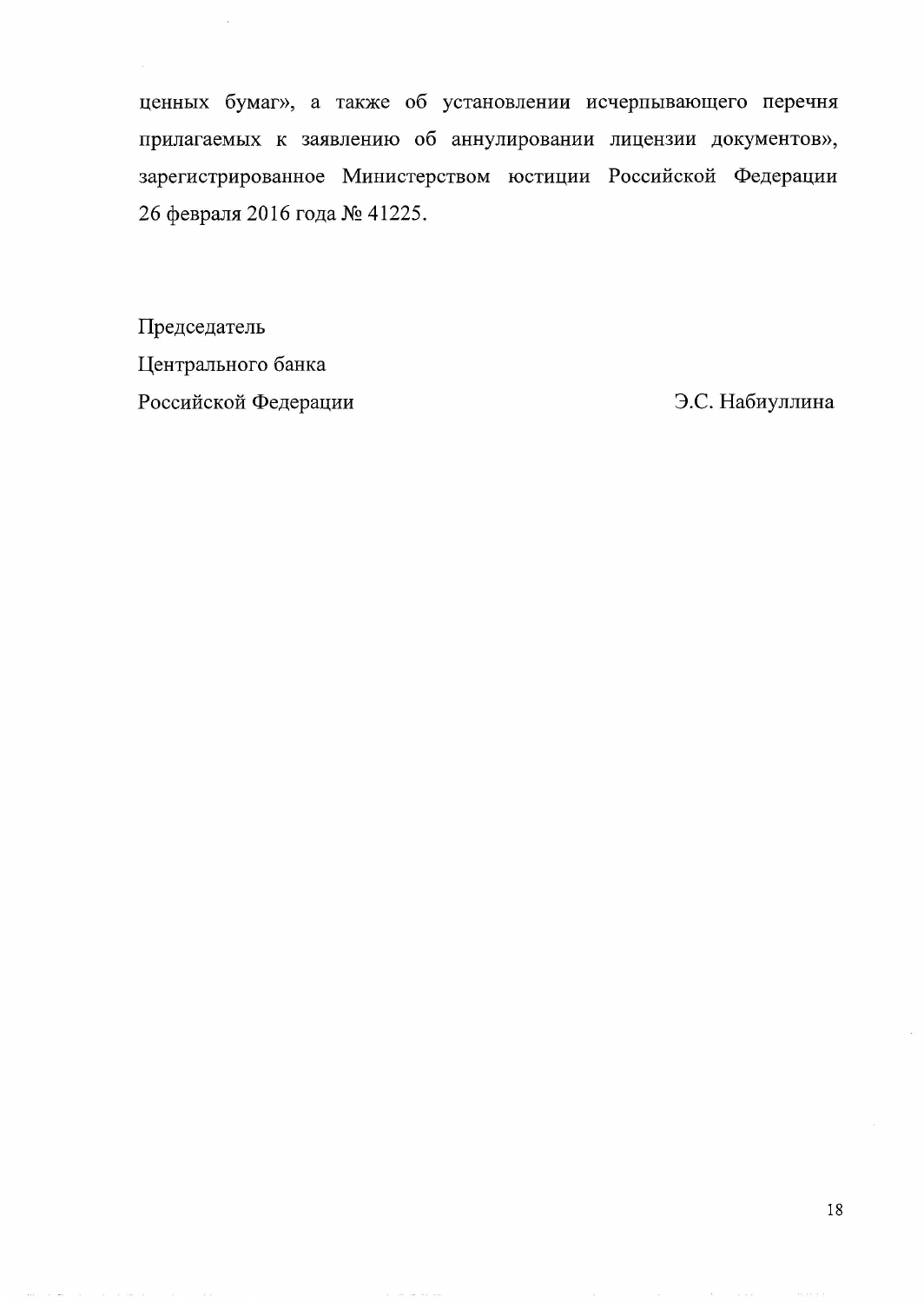#### Приложение 1

к Положению Банка России от 20 сентября 2017 года № 601-П «О порядке приостановления, возобновления действия лицензии на осуществление профессиональной деятельности на рынке ценных бумаг, порядке принятия Банком России решения об аннулировании лицензии на осуществление профессиональной деятельности на рынке ценных бумаг, сроках принятия такого решения в случаях, установленных подпунктами 2-12 пункта 1 и подпунктом 3 пункта 2 статьи 39<sup>1</sup> Федерального закона от 22 апреля 1996 года № 39-ФЗ «О рынке ценных бумаг», об исчерпывающем перечне прилагаемых к заявлению об аннулировании лицензии документов и о порядке их представления, а также о порядке направления Банком России уведомления профессиональному участнику рынка ценных бумаг, в отношении которого принято решение об аннулировании лицензии на осуществление профессиональной деятельности на рынке ценных бумаг»

(рекомендуемый образец)

 $Mcx. N<sub>2</sub>$  $\overline{20}$  $\overline{\text{OT}} \leftarrow \rightarrow$ 

## Центральный банк Российской Федерации

### ЗАЯВЛЕНИЕ ОБ АННУЛИРОВАНИИ ЛИШЕНЗИИ НА ОСУЩЕСТВЛЕНИЕ ПРОФЕССИОНАЛЬНОЙ ДЕЯТЕЛЬНОСТИ НА РЫНКЕ ЦЕННЫХ БУМАГ

(полное наименование лицензиата на русском языке)

(дата государственной регистрации, орган, осуществивший государственную регистрацию лицензиата, идентификационный номер налогоплательщика, код причины постановки на учет)

(основной государственный регистрационный номер)

(адрес, указанный в едином государственном реестре юридических лиц)

просит аннулировать лицензию

(указать соответствующий вид деятельности)

по собственной инициативе.

Одновременно сообщаем, что у полное наименование лицензиата на русском языке)

на дату направления настоящего заявления отсутствуют обязательства по договорам, заключенным при

(указать соответствующий вид деятельности)

и лицензиатом прекращено осуществление указанного вида деятельности.

Достоверность представленных сведений и отсутствие факта приостановления действия лицензии подтверждаю.

(указать соответствующий вид деятельности)

Приложение: на пистах.

(должность лица, осуществляющего функции единоличного исполнительного органа)

(подпись)

 $\overline{(\Phi.M.O.)}$